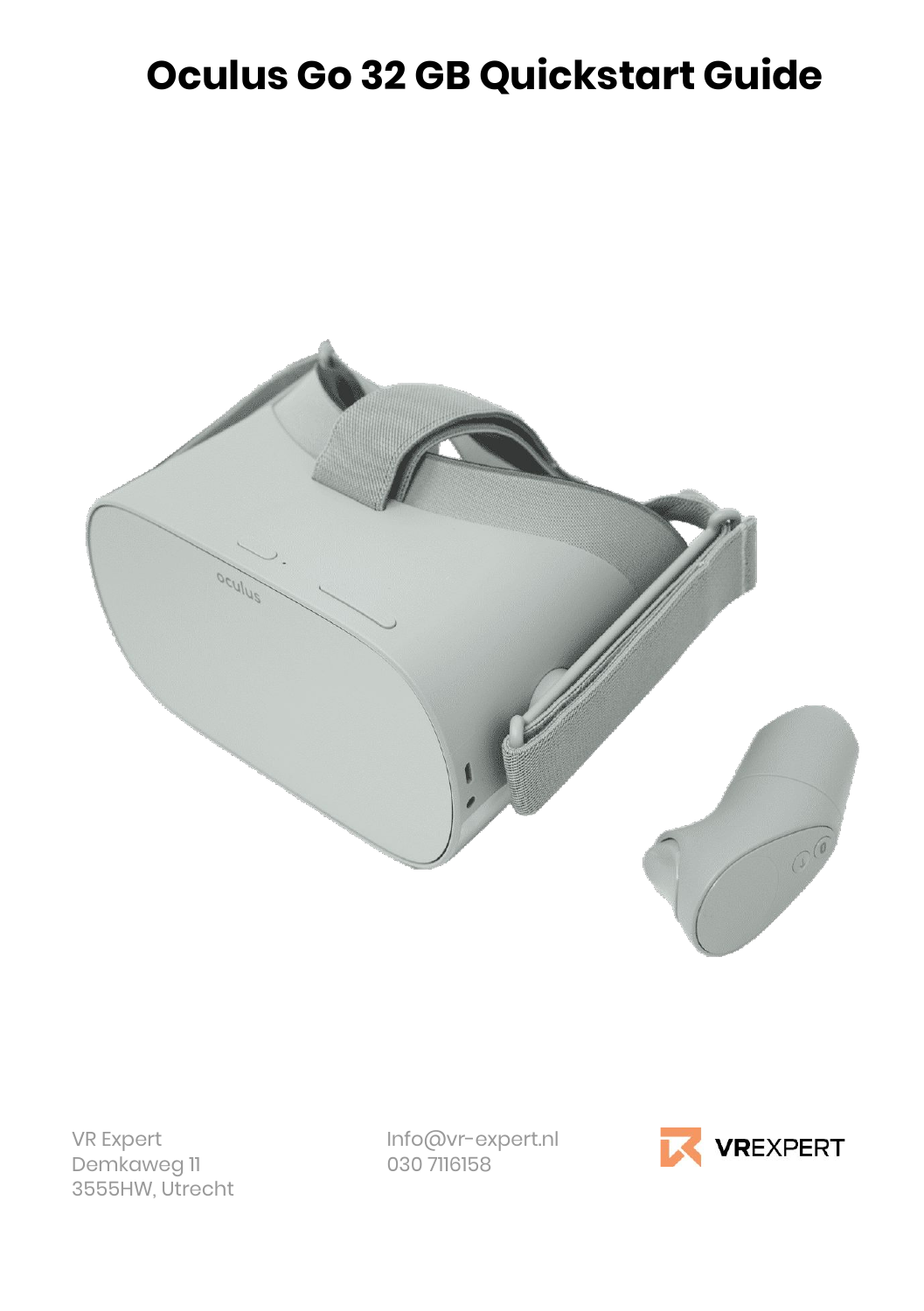

# **Hardware**



#### **In the box**

- Ix Headset Oculus Go 32 GB
- Ix Oculus Go motion **Controller**
- 1x AA Battery
- 1x Micro-USB cable
- 1x Eyeglas Spacer
- 1x Cleaning Cloth
- Ix Walkthrough booklet by Oculus
- lx Lanyard

#### **Before you start**

- Do not allow the lenses to come in contact with periods of **direct sunlight**. This will permanently damage the screen and does not fall under warranty.
- Please install the Oculus App on your smartphone. This is necessary to install the device.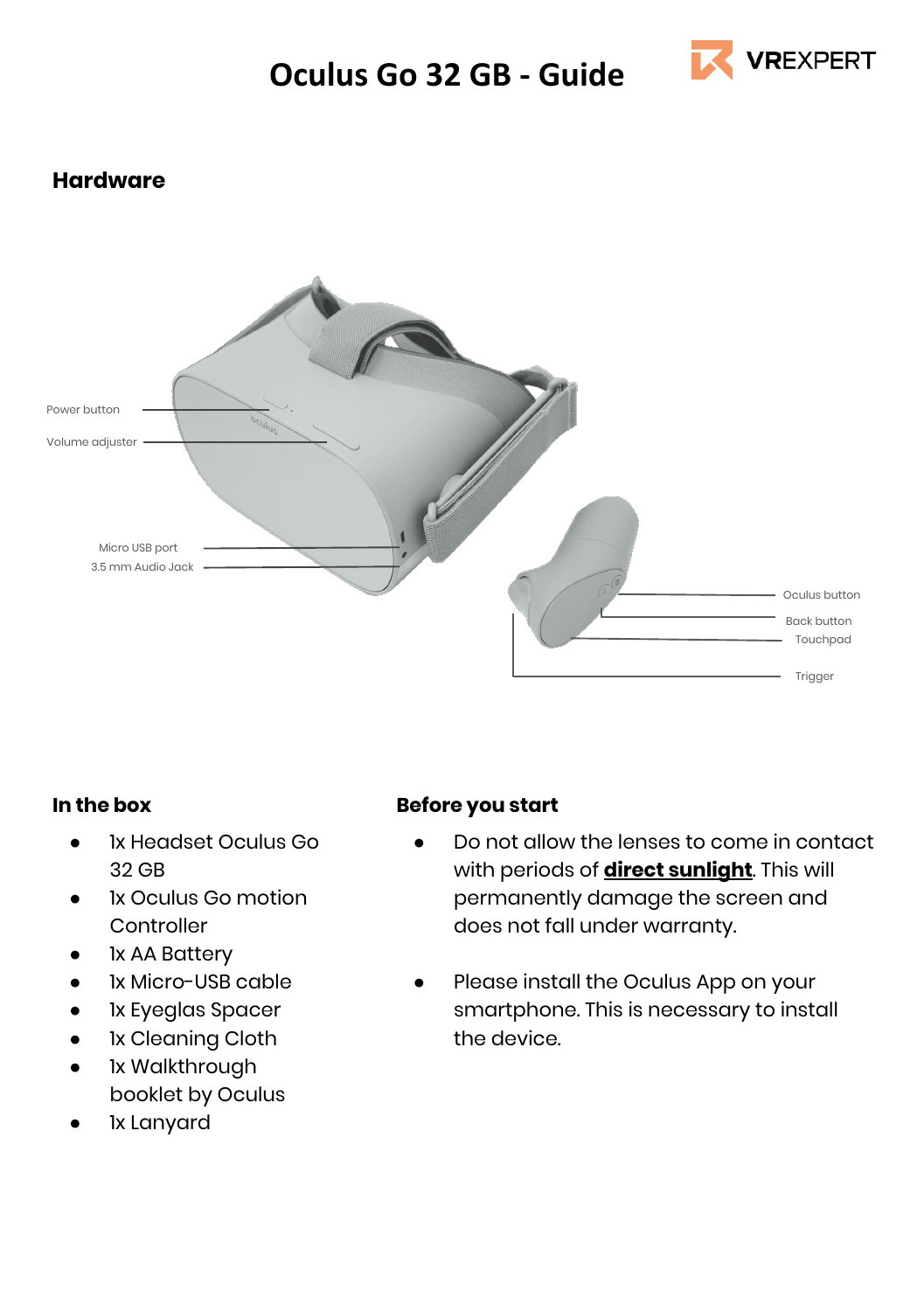

# **How to install**

- 1. Put on the Oculus Go 32 GB headset and hold the "Power-Button" for approximately 3 seconds.
- 2. The instructions of the headset will start automatically.
	- a. Take your phone and download the Oculus App. **Android:**

[https://play.google.com/store/apps/details?id=com.oculus.twil](https://play.google.com/store/apps/details?id=com.oculus.twilight) [ight](https://play.google.com/store/apps/details?id=com.oculus.twilight) or

**IOS:** 

<https://apps.apple.com/us/app/oculus-vr/id1366478176>

- b. Create an Oculus Account here: <https://secure.oculus.com/sign-up/>
- c. Log into the Oculus app.
- d. Choose the Oculus Go on your phone.
- e. Follow the tutorial on your phone.
- f. The phone will search for your Go automatically.
	- i. Choose the device by selecting the serial number corresponding to your headset. This number can be found on the left side of the headset.
- g. Please read the menu on your phone at the end of the installation. The menu contains useful information.
- h. Confirm the instructions and the Oculus Go 32GB headset will automatically start the update
- 3. After the update the Oculus Go will start the main menu enjoy the ride!

Still questions? Please click the link for more installation tips: <https://www.youtube.com/watch?v=2WTk4p1-Pp0>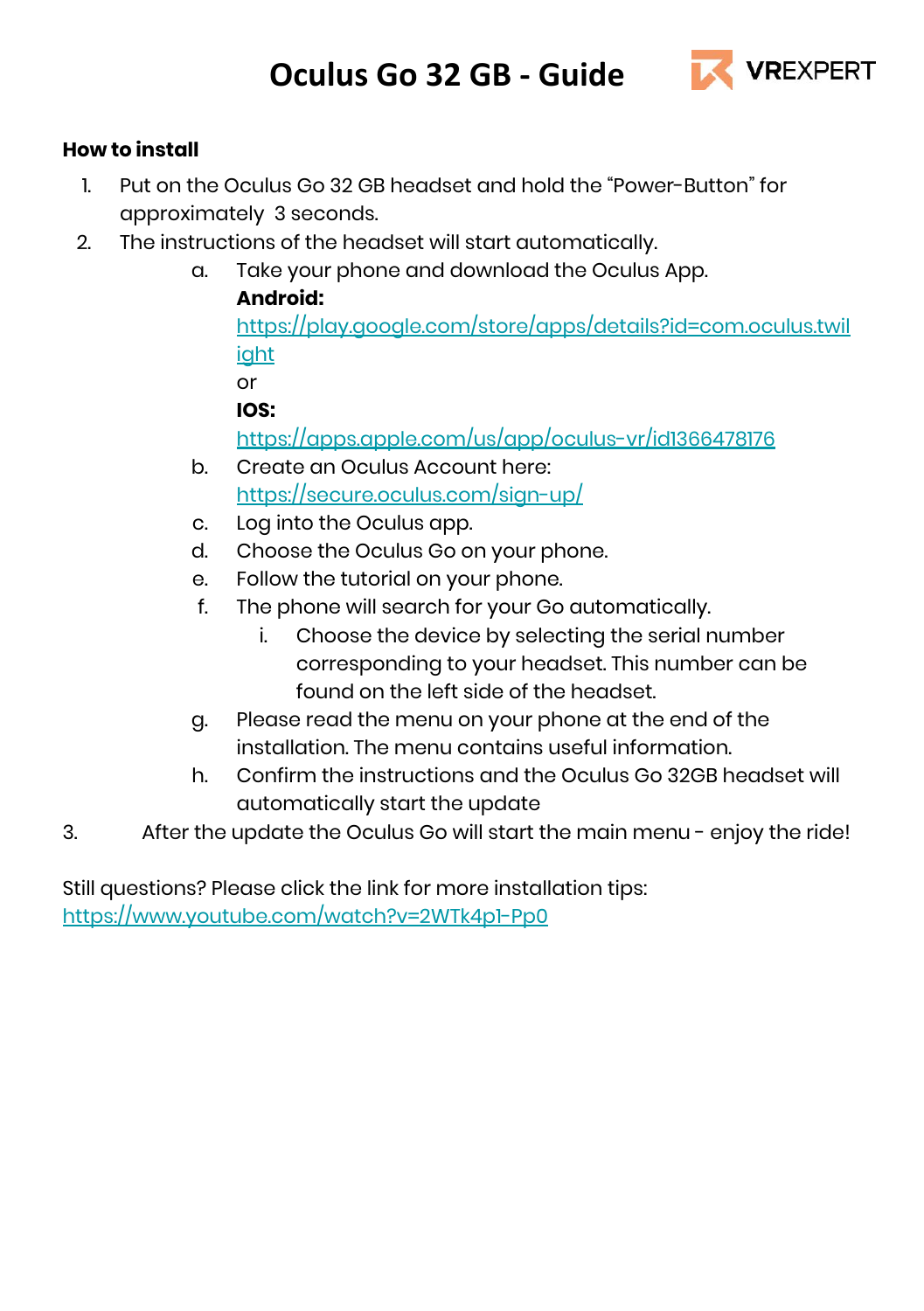

### **Wi-Fi - How to connect**

- Click on 'settings' in the task bar inside the Oculus Go.
- Click on 'Wi-Fi'.
- Choose the Wifi you want to connect with and select it.
- Enter the password of the selected wifi and click connect.

# **Main Menu in the device**

- *● Task bar of the Menu*
	- *○* Here you will find the most common functions/symbols. (Navigate - Social - Sharings -Notifications - Settings)
- *● Home*
	- *○* The last used application and the most popular Oculus applications are displayed here.
- *● Oculus Store*
	- *○* Search and download new Applications.

# **How to download applications from the Oculus store**

- 1. Click on 'Oculus Store' in the Oculus Go main menu.
- 2. Search for the desired application in the Oculus store or search for the application manually with the search function. (Navigate -> Search)
- 3. Click on the desired application and then press on 'download' or 'buy'.
- 4. After downloading, the application will appear in your Oculus library.

# **VR Expert tips**

# **Developer Mode**

- 1. Go to the Oculus app on your phone.
- 2. Go to settings.
- 3. Make sure your phone is connected with the device. (see section 1 of guide)
- 4. As soon as you are connected with your device, the red light will turn green and a small arrow will appear.
- 5. Click on the arrow.
- 6. Go to 'more settings'.
- 7. Go to 'developer mode'.
- 8. Turn on developer mode The device is now in developer mode.

Want to know more about developer mode, see:

[https://developer.oculus.com/documentation/native/android/mobile-device-setu](https://developer.oculus.com/documentation/native/android/mobile-device-setup/) [p/](https://developer.oculus.com/documentation/native/android/mobile-device-setup/)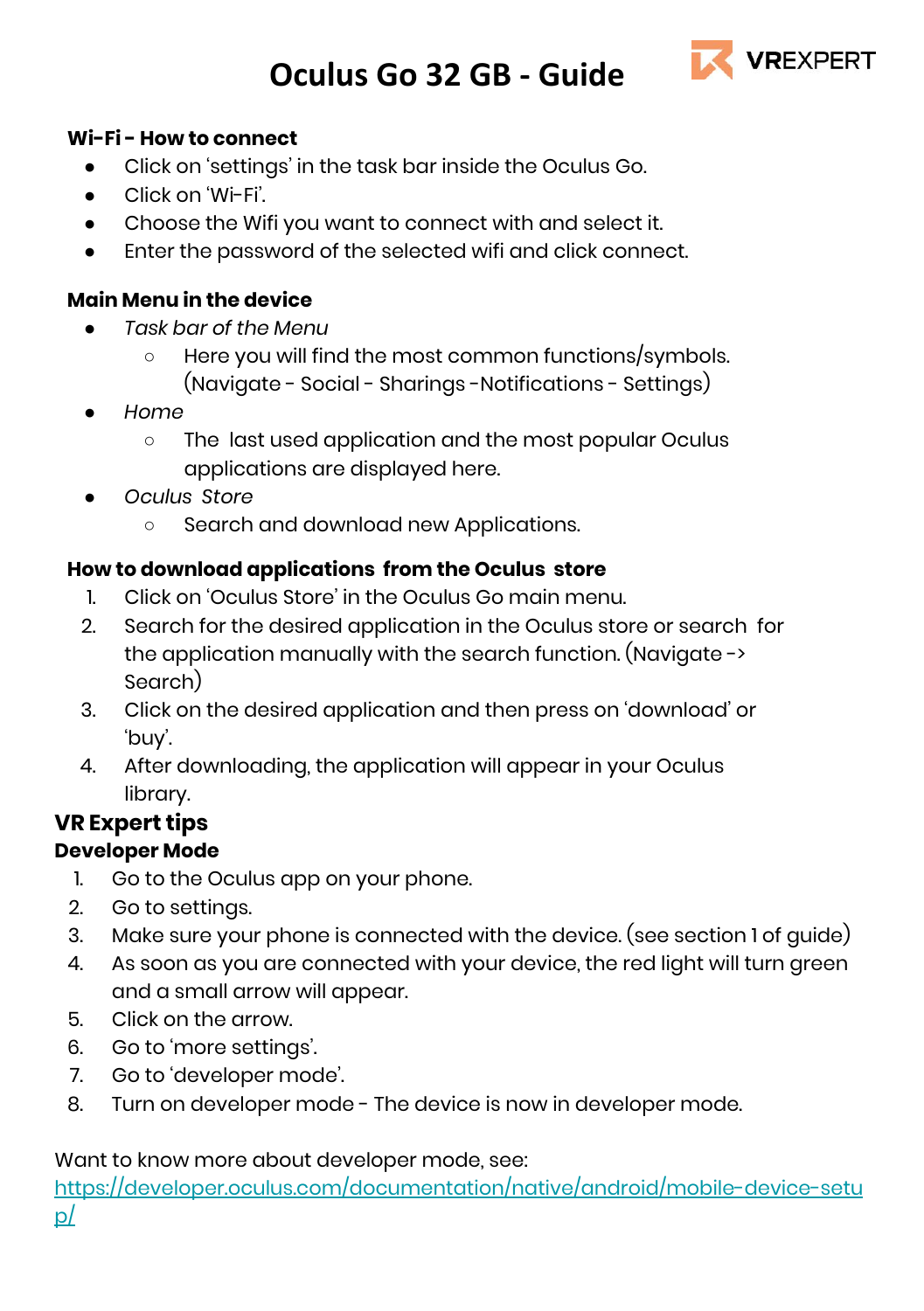

# **VR Expert tips**

# **How to download an application using a redeem code**

- 1. Go to the Oculus app on your phone and log in.
- 2. Go to settings.
- 3. Scroll down to Payment.
- 4. Press Redeem Code.
- 5. Enter your Redeem Code.
- 6. You will now be able to download the application from your Oculus library.

# **How to download your own application**

- 1. Turn on your computer and open an internet browser.
- 2. Go to: <https://sidequestvr.com/setup-howto>
- 3. Download sidequest on your computer and install the right version.
- 4. Connect your headset through a USB-Cable with your computer.
- 5. Watch the screen of your headset and click allow twice to connect.
- 6. Make sure the device is in 'developer mode' (see section above).
- 7. Make sure that the device is connected and Sidequest recognizes your device. At the sidequest window a green light should appear at the top left side.
- 8. Click on 'Install apk file from folder on computer' in the taskbar.
- 9. Select the application you want to install.
- 10. In 'running task' at the sidequest window you can follow the process of downloading.
- 11. Restart the headset.
- 12. In your Oculus Quest, go to ''Navigate'' in the taskbar.
- 13. Choose ''library''.
- 14. Go to 'Unknown Sources'.
- 15. Search for the downloaded application and open it!